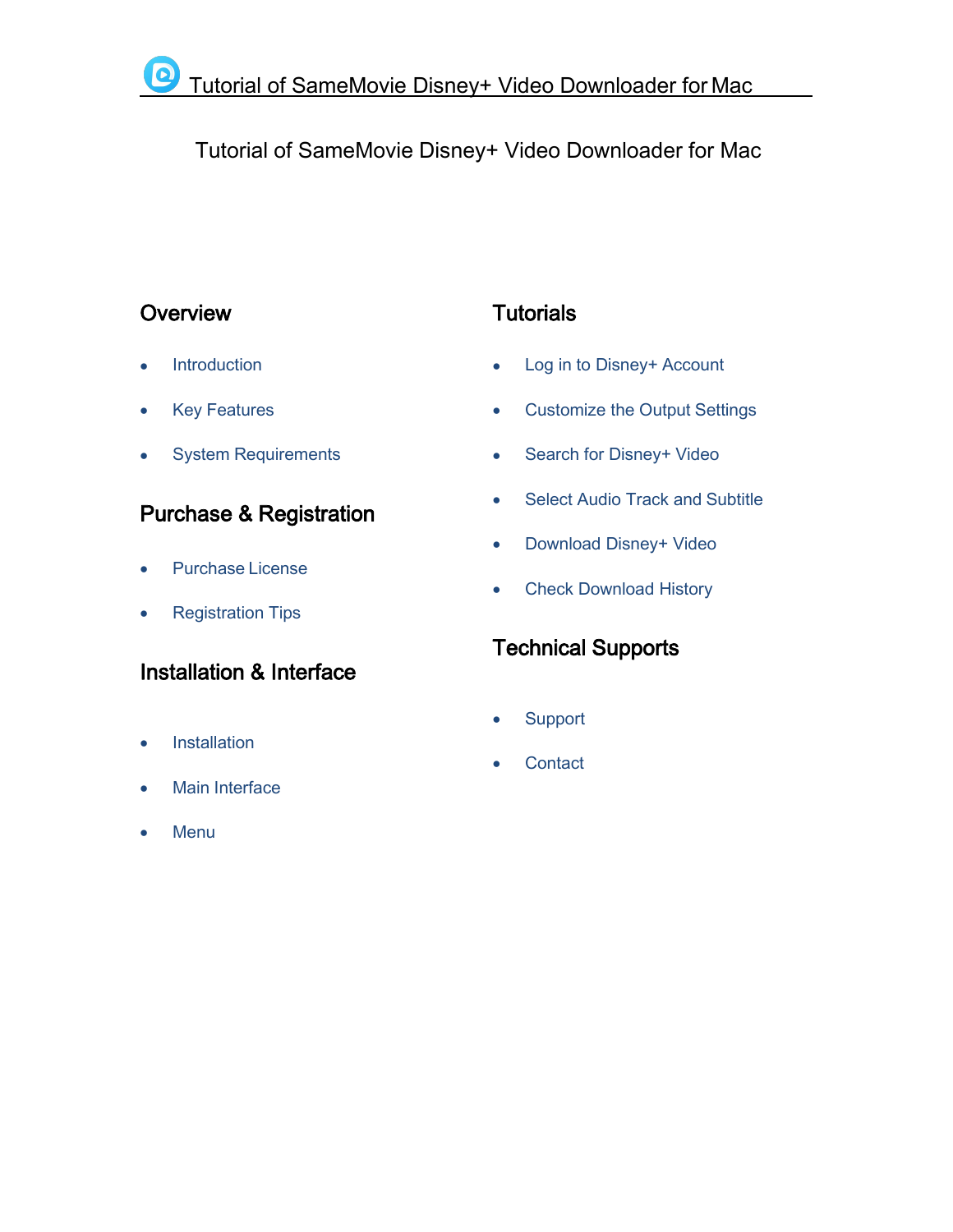# <span id="page-1-0"></span>**Overview**

- **[Introduction](#page-1-1)**
- Key [Features](#page-1-0)
- System [Requirements](#page-2-0)

#### <span id="page-1-1"></span>Introduction

Thanks for using SameMovie Disney+ Video Downloader for Mac!

SameMovie Disney+ Video [Downloader](https://www.samemovie.com/disneyplus-video-downloader-for-mac.html) for Mac is an easy-to-use software that helps you download entire series, movies, and so on from Disney+. For example, you can download all Marvel, Star Wars, Pixar movies, and traditional Disney content without any limits. As the mostexcellent video downloading tool, SameMovie allows you to download movies and TV shows in MP4 or MKV format, which is very convenient for your transferring the video to your local drive. This utility works at a lighting fast pace and assists you in downloading the video in a matter of a few minutes.

### <span id="page-1-2"></span>Key Features

- Download videos with audio track & subtitle kept.
- Save movies and TV shows in MP4/MKV format.
- Support hardware acceleration when available.
- Watch HD videos offline without any limitations.
- Download movies and TV shows in batch.
- 100% clean & reliable, easy-to-use.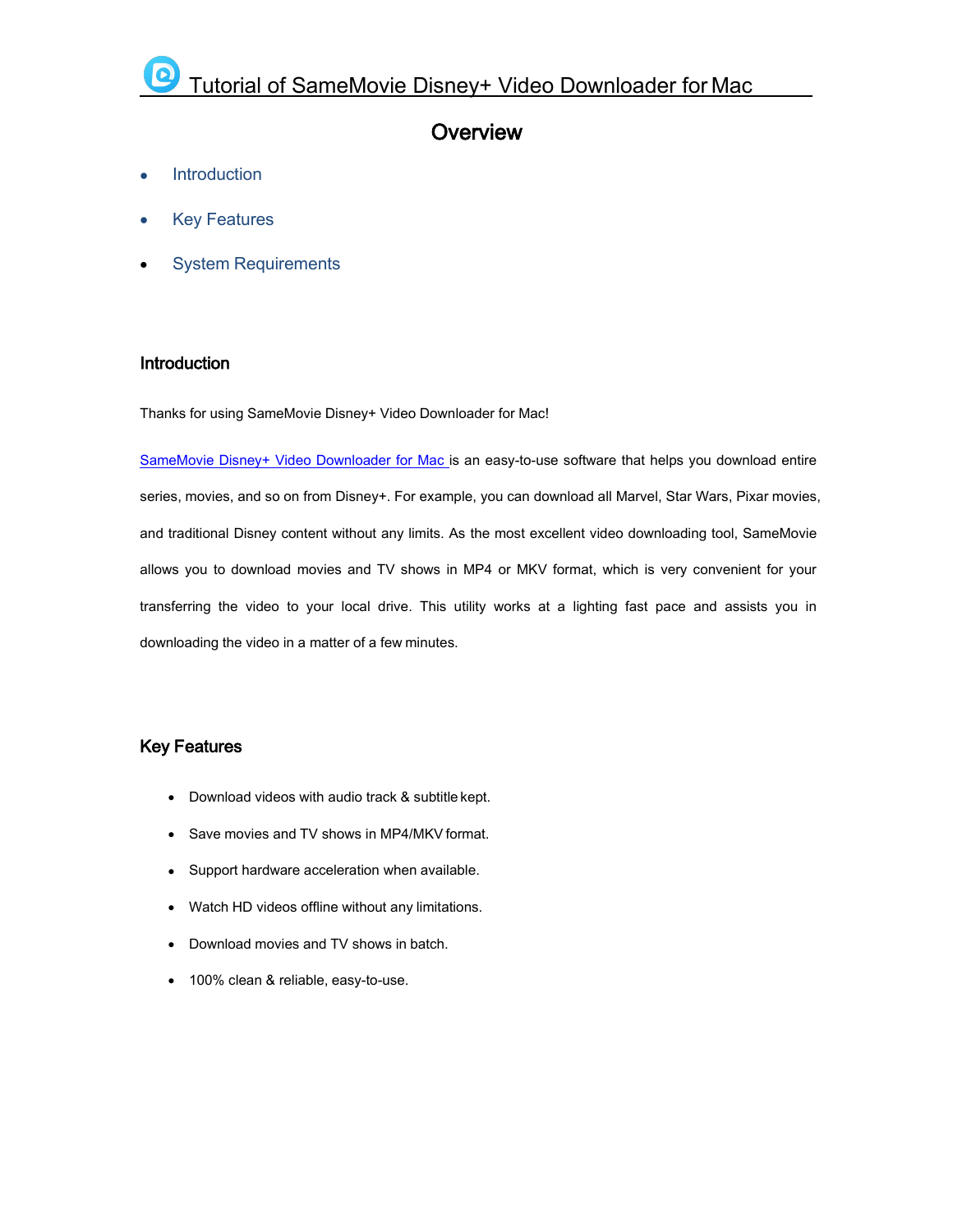# <span id="page-2-0"></span>System Requirements

- Mac OS X 10.11 or above1GHz processor or above
- 512 megabytes (MB) or higher RAM
- 1024\*768 resolution display or higher Monitor
- 1GB of available hard-disk space or higher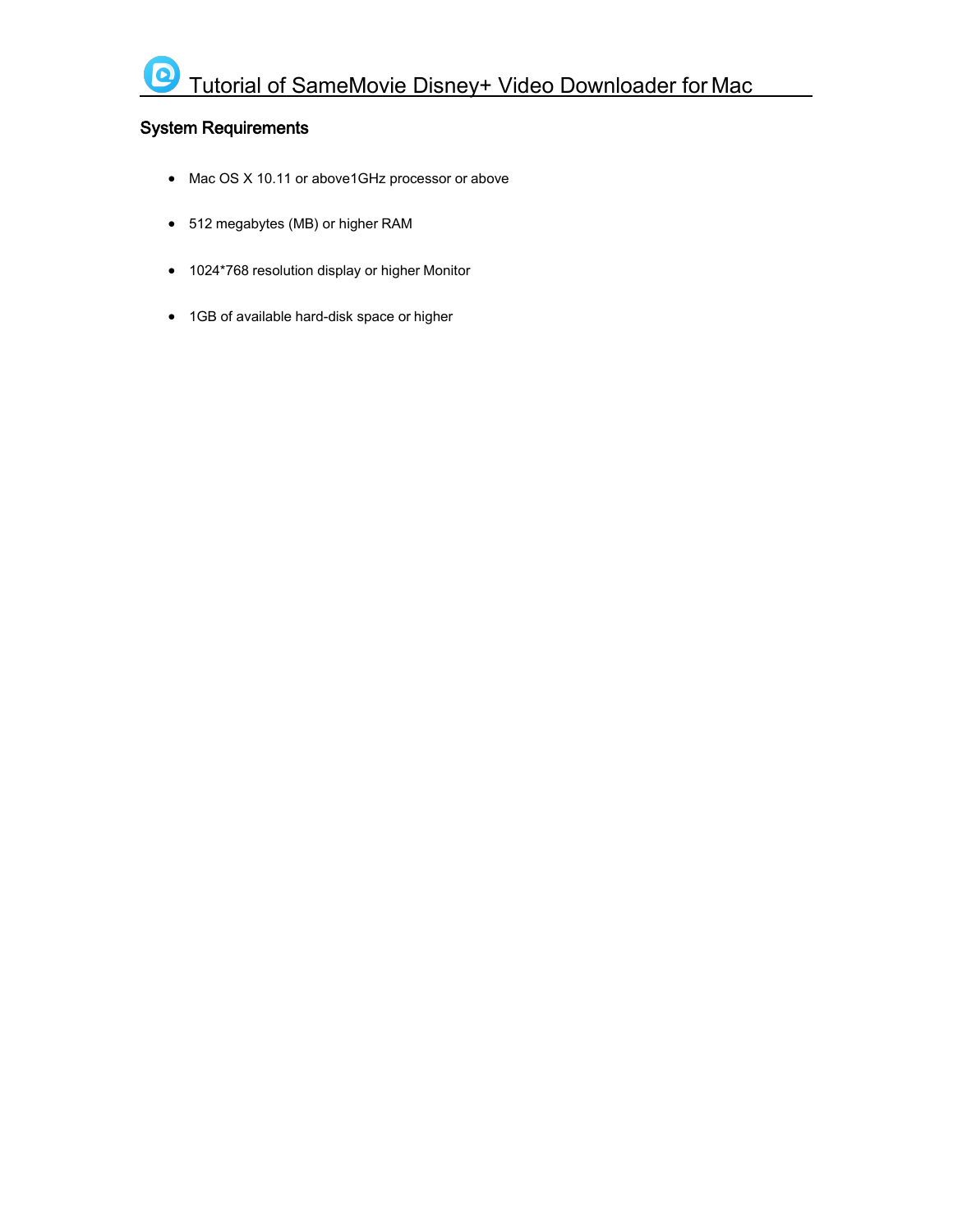# <span id="page-3-0"></span>Purchase & Registration

- Purchase SameMovie Disney+ Video [Downloader](#page-3-0) for Mac
- Register SameMovie Disney+ Video [Downloader](#page-3-0) for Mac

#### <span id="page-3-1"></span>Purchase SameMovie Disney+ Video Downloader for Mac

SameMovie offers three subscription plans: Monthly, Yearly, and Lifetime plans.

Quick Link: To purchase a license key for Disney+ Video Downloader for Mac, please visit [here](https://www.samemovie.com/disneyplus-video-downloader-mac/buynow.html).

#### 1. Why should I buy SameMovie Disney+ Video Downloader?

SameMovie Disney+ Video Downloader is a shareware, and the trial version only allows you to download the first 5 minutes of each video in HD quality. To get the full video, please purchase a license. After the purchase, you will be provided with your Registration Email and Registration key which will unlock the trial version limitation.

#### 2. What Benefits do we have after Registration?

- Unlimited use during the subscription period without any function restrictions.<br>- FREE upgrades to the latest versions of the same product.
- 
- FREE technical support.

#### <span id="page-3-2"></span>Register SameMovie Disney+ Video Downloader for Mac

Step 1: Run SameMovie Disney+ Video Downloader on PC. First you should click the Menu icon or the Key icon on the upper right, and then select Register option to register your program.

Step 2: Please fill in the blanks with the Registration Email and Registration Code. You can use keyboard shortcuts to copy (Ctrl+C) and paste (Ctrl+V) your license in the registration window.

|         |   | Please enter the registration information to upgrade trial version to registered version. |  |
|---------|---|-------------------------------------------------------------------------------------------|--|
| E-Mail: | × |                                                                                           |  |
| Code:   | P |                                                                                           |  |
|         |   |                                                                                           |  |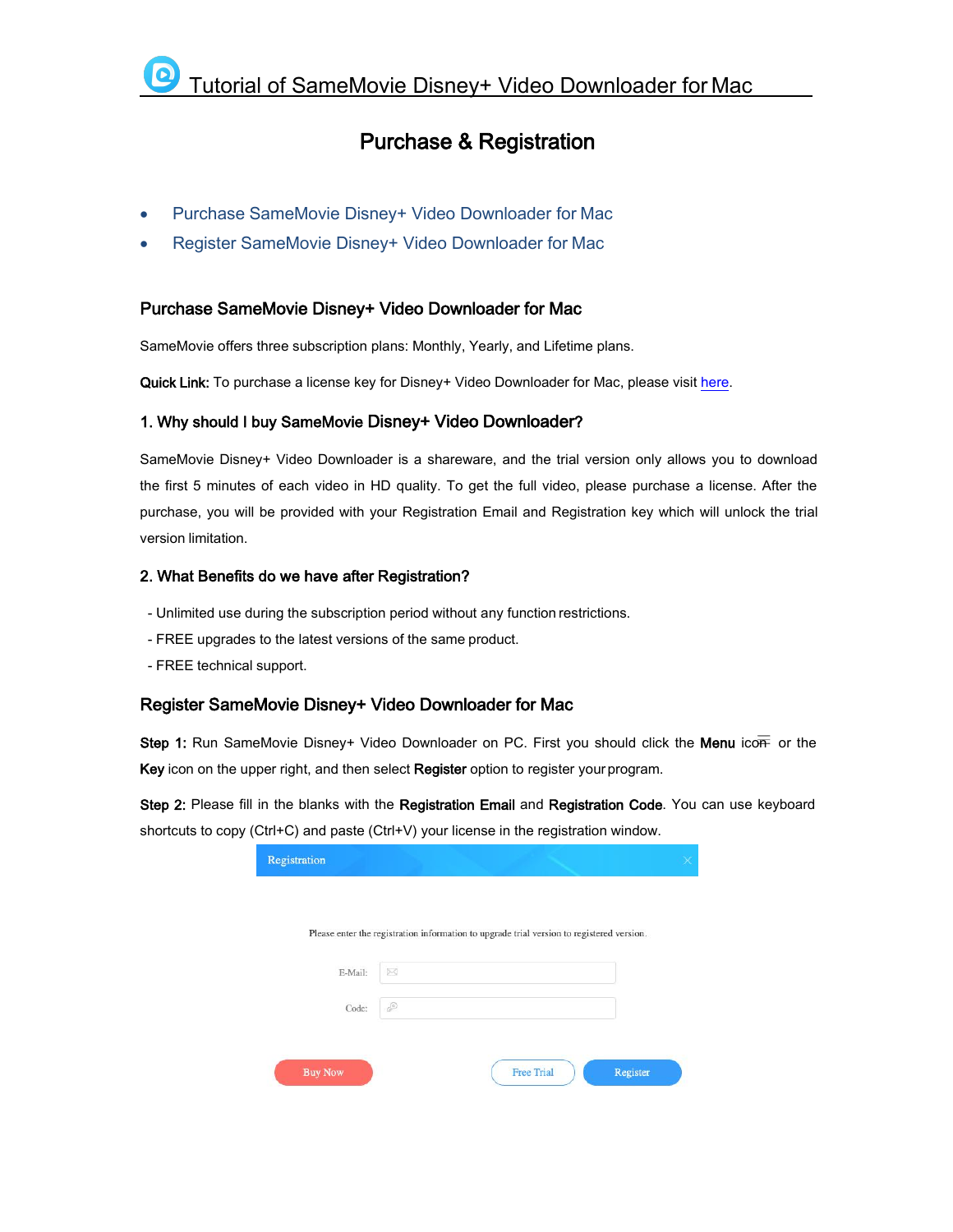

Step 3: After finishing the Registration, the limitation of the trial version will be removed.



#### Notice:

1. Your computer should be connected with the Internet.

2. Make sure both the Registration Email and Registration key are provided by our company after you pay the registration fee. If you have not paid, please click Buy Now to purchase.

3. Please make sure Registration Email and Registration key you entered are both completely and correctly, if not, an error message will pop up as below:

|         | Please enter the registration information to upgrade trial version to registered version. |  |
|---------|-------------------------------------------------------------------------------------------|--|
|         |                                                                                           |  |
| E-Mail: | Σ                                                                                         |  |
| Code:   | p                                                                                         |  |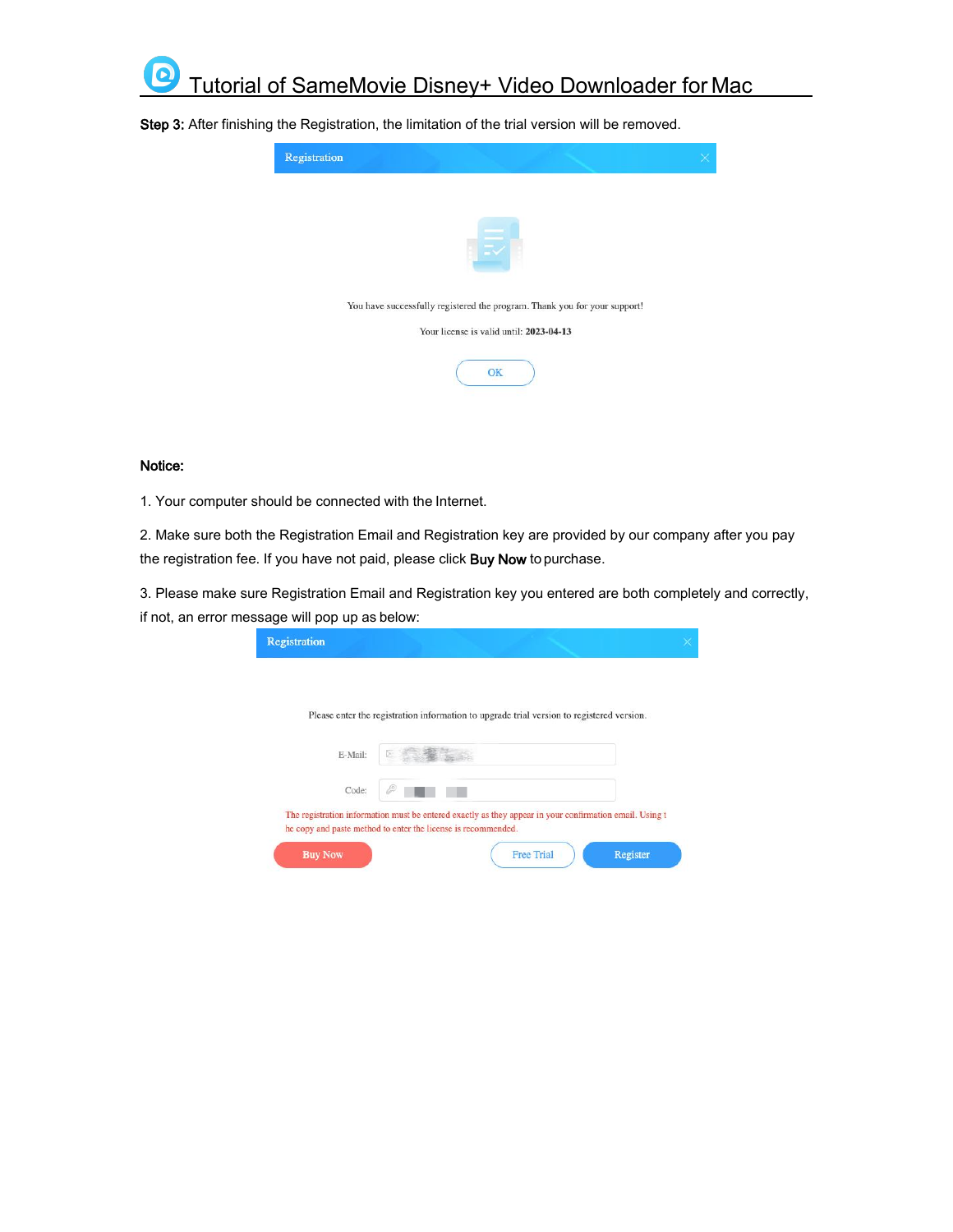# <span id="page-5-0"></span>**Installation & Interface**

- [Installation](#page-5-0)
- Main [Interface](#page-5-0)
- <span id="page-5-1"></span>[Menu](#page-6-0)

#### Installation

To install this product, please refer to the following steps:

1.Download the latest version of SameMovie DisneyPlus Video Downloader through [DownloadCenter](https://www.samemovie.com/download.html).

2.Double click the installation package of Disney+ Video Downloader for Mac to start installing the program

on your computer. Then simply drag the SameMovie application's icon to your Applicationsfolder.

3.Follow the instructions to finish the installation.

### <span id="page-5-2"></span>Main Interface

Launch SameMovie for Mac and you will see the main interface as below:

| <b>SameMovie</b><br>DisneyPlus Video Downloade | TV)<br>Download                                           | Library<br>닆                                            | ŵ                       |
|------------------------------------------------|-----------------------------------------------------------|---------------------------------------------------------|-------------------------|
|                                                | SameMovie DisneyPlus Video Downloader                     |                                                         |                         |
|                                                | Paste video URL here or search<br>Search video by name or | Q<br>copy link and paste it above                       |                         |
|                                                | Disney+<br>业业业<br>$\leftarrow$<br>$\rightarrow$<br>C      | $x +$<br>https://www.disneyplus.com/video/42c119cf-8576 |                         |
|                                                |                                                           |                                                         | <b>B</b> PRIVACY POLICY |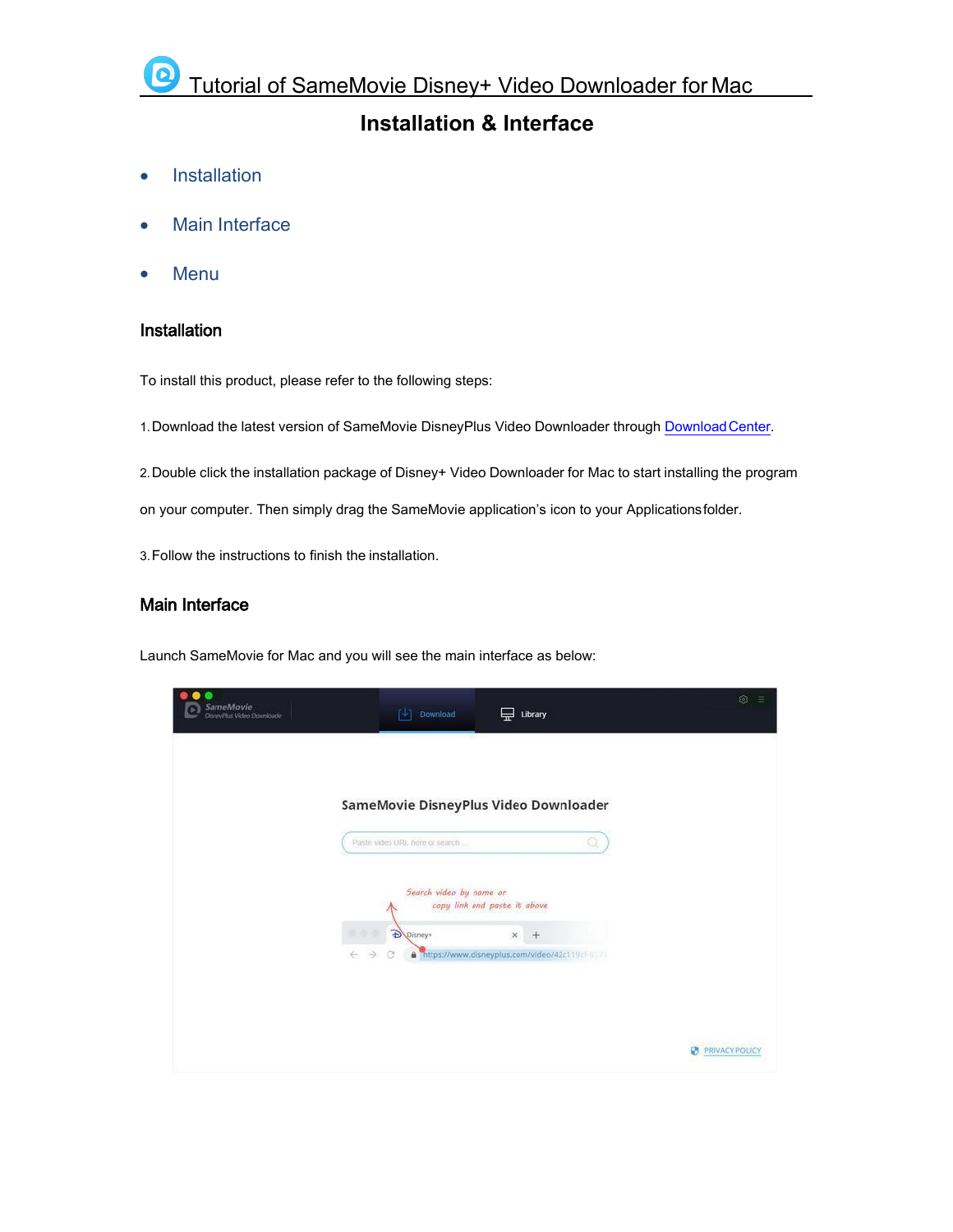

# <span id="page-6-0"></span>Menu

Click the Menu button on the upper-right corner, and you will see a dialogue as below:

| ۰<br>SameMovie<br>DisneyPlus Video Downloade | ΓUΤ<br>Download                                                                           | ⋤<br>Library                                               |                                                                                                                          | 硷 |
|----------------------------------------------|-------------------------------------------------------------------------------------------|------------------------------------------------------------|--------------------------------------------------------------------------------------------------------------------------|---|
|                                              | SameMovie DisneyPlus Video Downloader                                                     |                                                            | <b>Conline Help</b><br>Contact us<br>冊<br>Purchase<br>w<br>$\mathfrak{L}$<br>Register<br>焱<br>Settings<br>Languages<br>日 |   |
|                                              | Paste video URL here or search<br>Search video by name or<br>copy link and paste it above | Q                                                          | ō<br>Open log file<br>Feedback<br>ö<br>Check for updates<br>z<br>Appearance<br>u<br>$\Theta$<br>About                    |   |
|                                              | <br>Disney+<br>$\rightarrow$<br>$\leftarrow$<br>C.<br>û                                   | $+$<br>×<br>https://www.disneyplus.com/video/42c119cf-8376 |                                                                                                                          |   |
|                                              |                                                                                           |                                                            | PRIVACY POLICY                                                                                                           |   |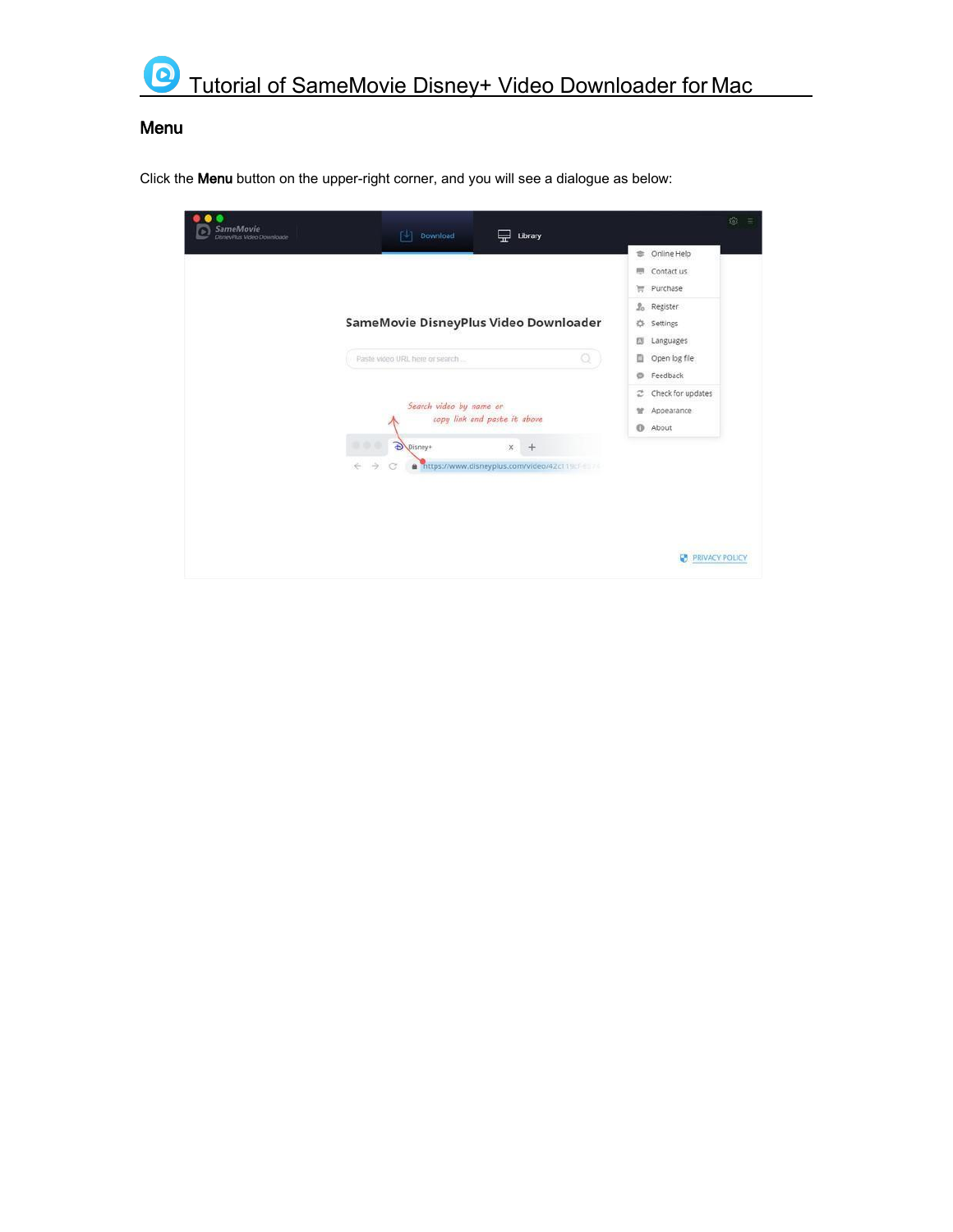# <span id="page-7-0"></span>**Tutorials**

- Log in to [Disney+](#page-7-0) Account
- [Customize](#page-8-0) the Output Settings
- Search for [Disney+](#page-8-1) Video
- Select Audio Track and [Subtitle](#page-9-0)
- [Download](#page-10-0) Disney+ Video
- Check [Download](#page-11-0) History

## <span id="page-7-1"></span>Step 1: Log in to Disney+ Account

Run SameMovie Disney+ Video Downloader firstly, then import any word in the search box and hit Enter on the keyboard, then a window will pop-up asking you to log in with Disney+ account.

| SameMovie<br>DisnevPlus Vicko Downic | SameMovie DisneyPlus Video Downloader          | $\Box$<br>$\times$<br>$\overline{\phantom{a}}$ | ◎ 三                   |
|--------------------------------------|------------------------------------------------|------------------------------------------------|-----------------------|
|                                      | $\bigoplus_{i=1}^n \mathbb{E}_{\mathcal{P}_i}$ |                                                |                       |
|                                      | Log in with your email                         |                                                |                       |
|                                      | Email                                          |                                                |                       |
|                                      | <b>CONTINUE</b>                                |                                                |                       |
|                                      | New to Disney+? Sign up                        |                                                |                       |
|                                      |                                                |                                                |                       |
|                                      |                                                |                                                |                       |
|                                      |                                                |                                                |                       |
|                                      |                                                |                                                | <b>PRIVACY POLICY</b> |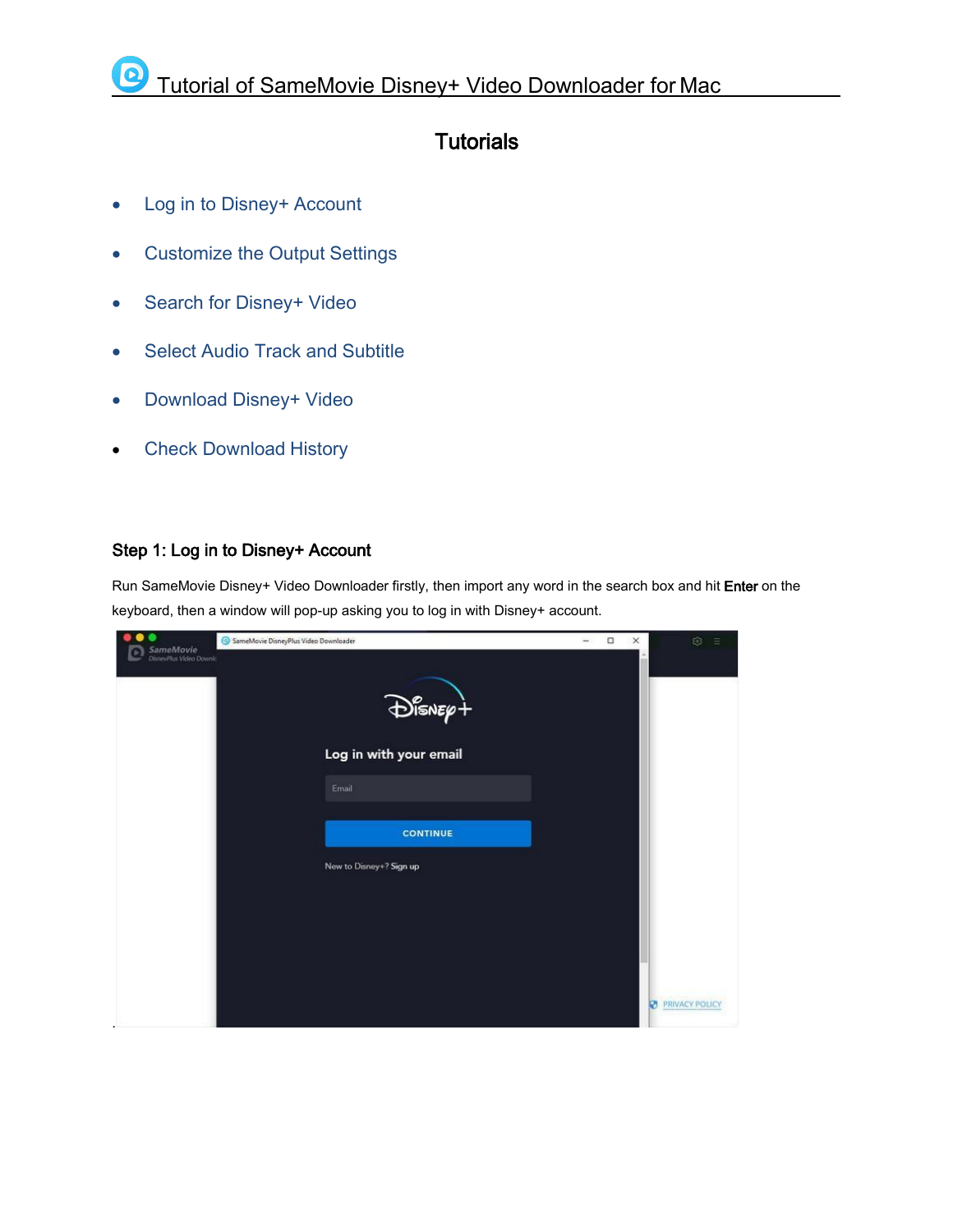### <span id="page-8-0"></span>Step 2: Customize the Output Settings

 $\Omega$ 

Click the Setting button on the upper right corner of the interface to customize the output settings. You can choose the output format (MP4 or MKV), video quality (Low, Medium, High) and the language of audio track and subtitle, the output path, and more.

| SameMovie<br>DisneyPlus Video Downloade |                    | $ \downarrow $ Download | Library                                                                           |                                                                                                                                                                                                                                                                                                                                                                                              |          | $\circledcirc$<br>$=$ |
|-----------------------------------------|--------------------|-------------------------|-----------------------------------------------------------------------------------|----------------------------------------------------------------------------------------------------------------------------------------------------------------------------------------------------------------------------------------------------------------------------------------------------------------------------------------------------------------------------------------------|----------|-----------------------|
|                                         | Settings           |                         |                                                                                   |                                                                                                                                                                                                                                                                                                                                                                                              | $\times$ |                       |
|                                         | Download Settings  | Account Settings        | Advanced                                                                          |                                                                                                                                                                                                                                                                                                                                                                                              |          |                       |
|                                         | Video Format:      | MP4                     |                                                                                   |                                                                                                                                                                                                                                                                                                                                                                                              |          |                       |
|                                         | Video Quality:     | High                    |                                                                                   |                                                                                                                                                                                                                                                                                                                                                                                              |          |                       |
|                                         | Audio Language:    | English                 | $\odot$<br>v.                                                                     |                                                                                                                                                                                                                                                                                                                                                                                              |          |                       |
|                                         |                    |                         | Save AD (Audio Description) if avaliable<br>Save 5.1 surround audio track, if any |                                                                                                                                                                                                                                                                                                                                                                                              |          |                       |
|                                         | Subtitle Language: | English                 | $\circledcirc$<br>$\mathcal{L}$                                                   |                                                                                                                                                                                                                                                                                                                                                                                              |          |                       |
|                                         | Save Subtitle as:  | Internal subtitles      | v                                                                                 |                                                                                                                                                                                                                                                                                                                                                                                              |          |                       |
|                                         | Output Folder:     |                         | C:\Users\betty\Documents\SameMovie Disney                                         | $\frac{1}{2} \frac{1}{2} \frac{1}{2} \frac{1}{2} \frac{1}{2} \frac{1}{2} \frac{1}{2} \frac{1}{2} \frac{1}{2} \frac{1}{2} \frac{1}{2} \frac{1}{2} \frac{1}{2} \frac{1}{2} \frac{1}{2} \frac{1}{2} \frac{1}{2} \frac{1}{2} \frac{1}{2} \frac{1}{2} \frac{1}{2} \frac{1}{2} \frac{1}{2} \frac{1}{2} \frac{1}{2} \frac{1}{2} \frac{1}{2} \frac{1}{2} \frac{1}{2} \frac{1}{2} \frac{1}{2} \frac{$ |          |                       |
|                                         |                    |                         | Put the computer to sleep after finishing the download queue                      |                                                                                                                                                                                                                                                                                                                                                                                              |          |                       |
|                                         |                    |                         |                                                                                   |                                                                                                                                                                                                                                                                                                                                                                                              | $\phi$   |                       |
|                                         |                    |                         |                                                                                   |                                                                                                                                                                                                                                                                                                                                                                                              | Ø        | PRIVACY POLICY        |

### <span id="page-8-1"></span>Step 3: Search for Disney+ Video

Search for a video by entering the video's name, or copying & pasting the URL of the video from the Disney+ Video web player to SameMovie.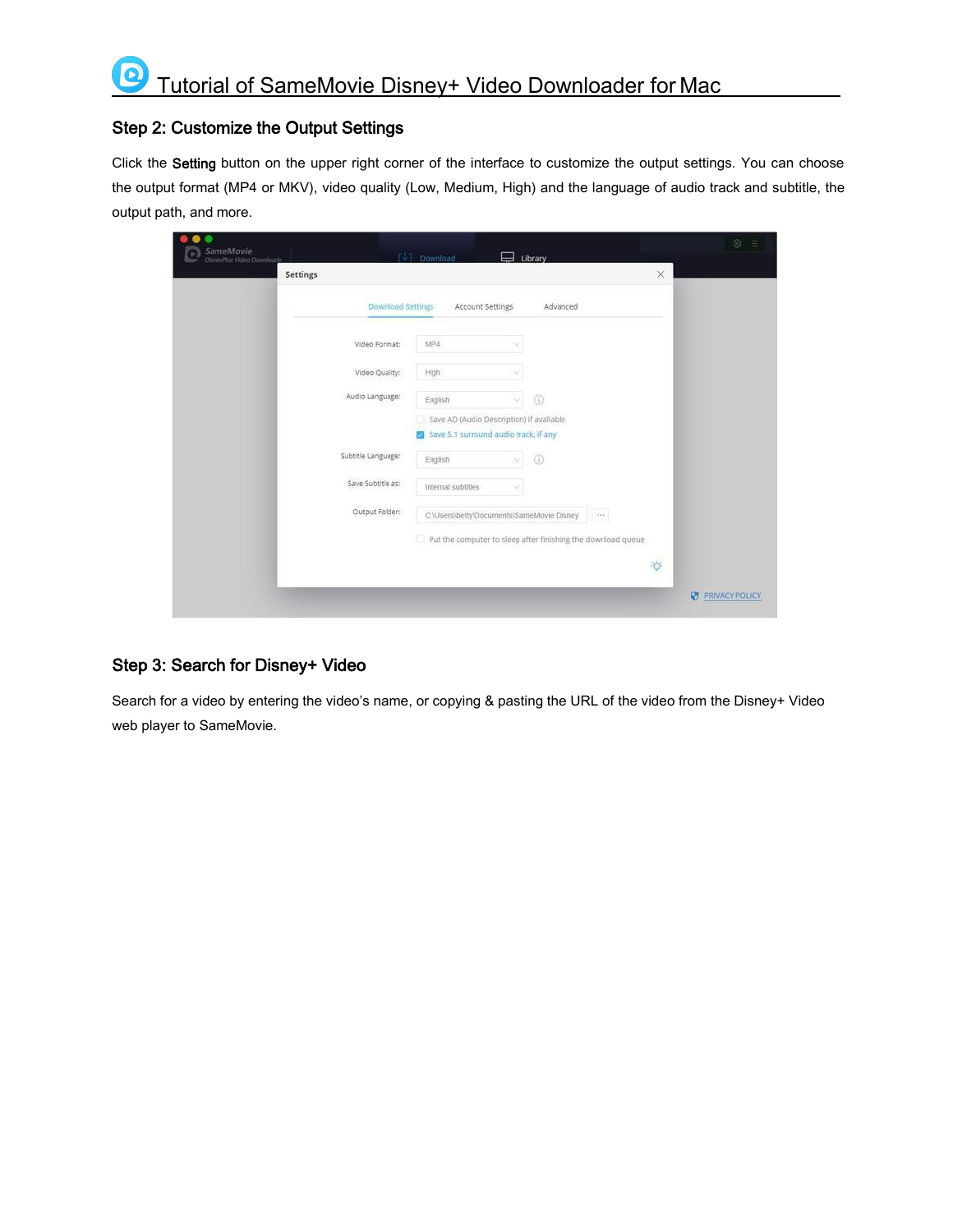#### $\bigcirc$ Tutorial of SameMovie Disney+ Video Downloader for Mac

| <b>SameMovie</b><br>DisneyPlus Video Downloade | Download<br>Library                                                                                                                                                                                                                                                                                 | 503        |
|------------------------------------------------|-----------------------------------------------------------------------------------------------------------------------------------------------------------------------------------------------------------------------------------------------------------------------------------------------------|------------|
| <b>B</b> videos found                          | monstres                                                                                                                                                                                                                                                                                            | All *      |
|                                                | Monstres & Cie : Au travail<br>2021<br>1 season<br>Tylor Tuskmon sort de la Monstres Université avec une mention et se rend à la Monstres et Compagnie pour réaliser son<br>rêve : devenir une Terreur ou pas. Il apprend qu'ils ne veulent plus de Terreurs mais des Blagueurs ! Tylor est affecté |            |
|                                                | Monstres & Cie<br>1 hour 32 mins<br>2001<br>Quand une petite fille s'égare dans leur monde, ce sont les monstres qui ont peur. C'est à Sulli et Bob, les meilleures<br>terreurs, de la cacher et de la ramener chez elle.                                                                           | $\sqrt{2}$ |
|                                                | Monstres Academy<br>2013 1 hour 43 mins<br>Durant son premier semestre à Monstres Université, le rêve de Robert Razowski (Bob) de devenir une terreur est<br>menacé par sa rencontre avec le champion. Jacques Sullivan.                                                                            |            |

## <span id="page-9-0"></span>Step 4: Select Audio Track and Subtitle

SameMovie offers the advanced download option that allows you to select specific video quality with different bitrate,

as well as the language of audio tracks and subtitles. For movies, you will see the  $\frac{1}{300}$  icon next to the  $\frac{1}{300}$  icon. For

TV shows, click the Download icon and select the episodes that you want to download from the pop-up window, then

the Advanced Download button will show at the bottom left of thewindow.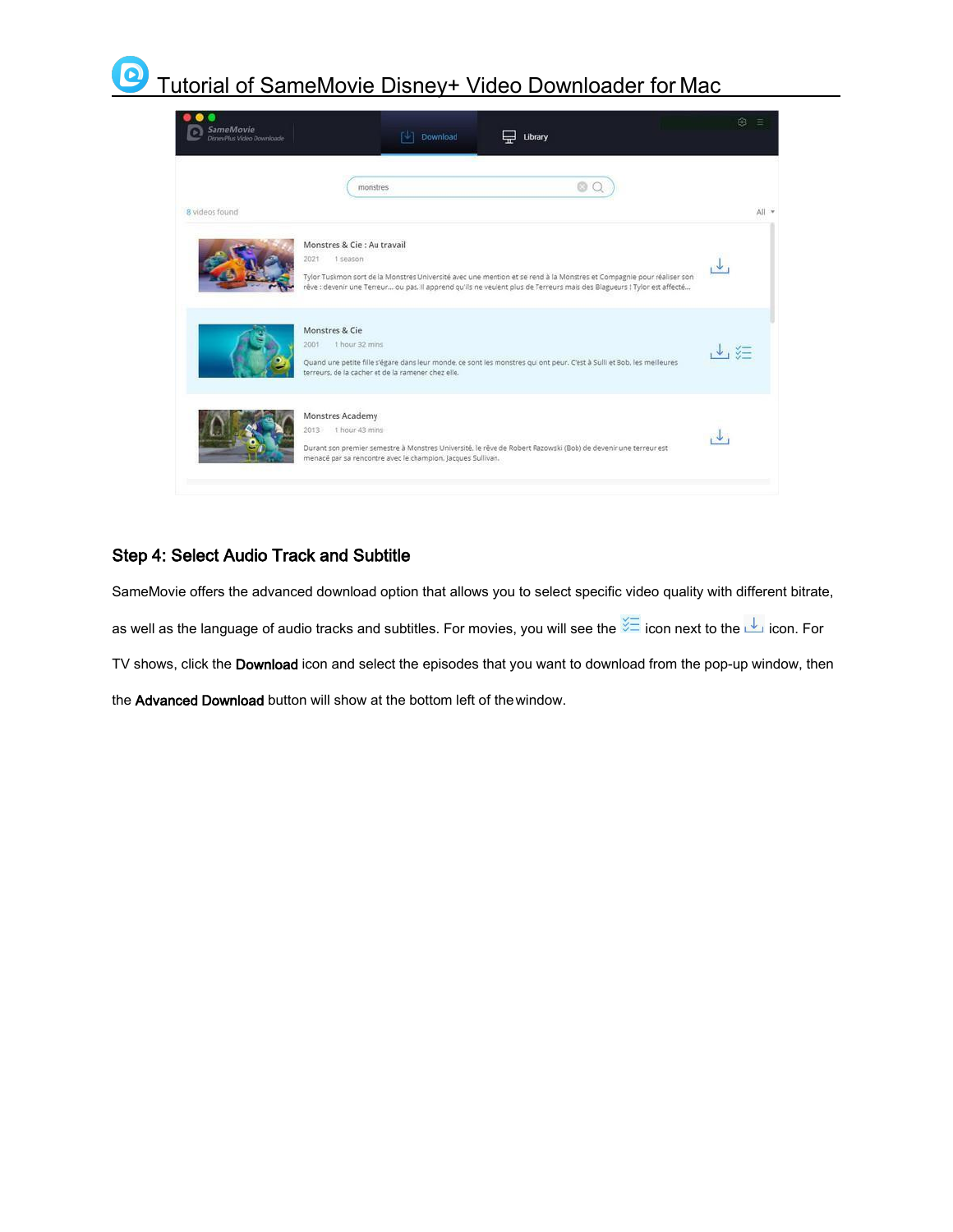## $\boldsymbol{\Theta}$ Tutorial of SameMovie Disney+ Video Downloader for Mac

| SameMovie<br>DisnevPlus Video Downloade<br>8 videos found |   |                         | Download<br>Monstres & Cie : Au travail<br>5 episodes<br>2021<br>Season 1<br>×.<br>Tylor Tuskmon sort de la Monstres Université avec une mention et se rend à la Monstres et Compagnie pour<br>réaliser son rêve : devenir une Terreur ou pas. Il apprend qu'ils ne veulent plus de Terreurs mais des | Library            |             | $\widehat{\mathbb{C}\mathbb{C}}$<br>All = |
|-----------------------------------------------------------|---|-------------------------|-------------------------------------------------------------------------------------------------------------------------------------------------------------------------------------------------------------------------------------------------------------------------------------------------------|--------------------|-------------|-------------------------------------------|
|                                                           |   | EP                      | Title                                                                                                                                                                                                                                                                                                 | Duration           |             |                                           |
|                                                           | ø | $\mathcal{L}$           | Bienvenue chez Monstres et Compagnie                                                                                                                                                                                                                                                                  | 26:52              | iliser son  |                                           |
|                                                           |   | $\overline{2}$          | Rencontre avec la MIFT                                                                                                                                                                                                                                                                                | 24:55              | iffecté     |                                           |
|                                                           | б | $\overline{\mathbf{3}}$ | La chambre endommagée                                                                                                                                                                                                                                                                                 | 28:18              |             |                                           |
|                                                           | п | $\Delta$                | La Dream Team Razowski                                                                                                                                                                                                                                                                                | 25:29              |             |                                           |
|                                                           | G | $\frac{1}{2}$           | Le camouflage                                                                                                                                                                                                                                                                                         | 25:50              | <b>UTGS</b> |                                           |
|                                                           |   |                         | Advanced Download<br>menacé par sa rencontre avec le champion, jacques Sullivan.                                                                                                                                                                                                                      | Download<br>Cancel |             |                                           |

## <span id="page-10-0"></span>Step 5: Download Disney+ Video

Click the Download icon to start downloading videos, the program will download the selected videos to the computer one by one.

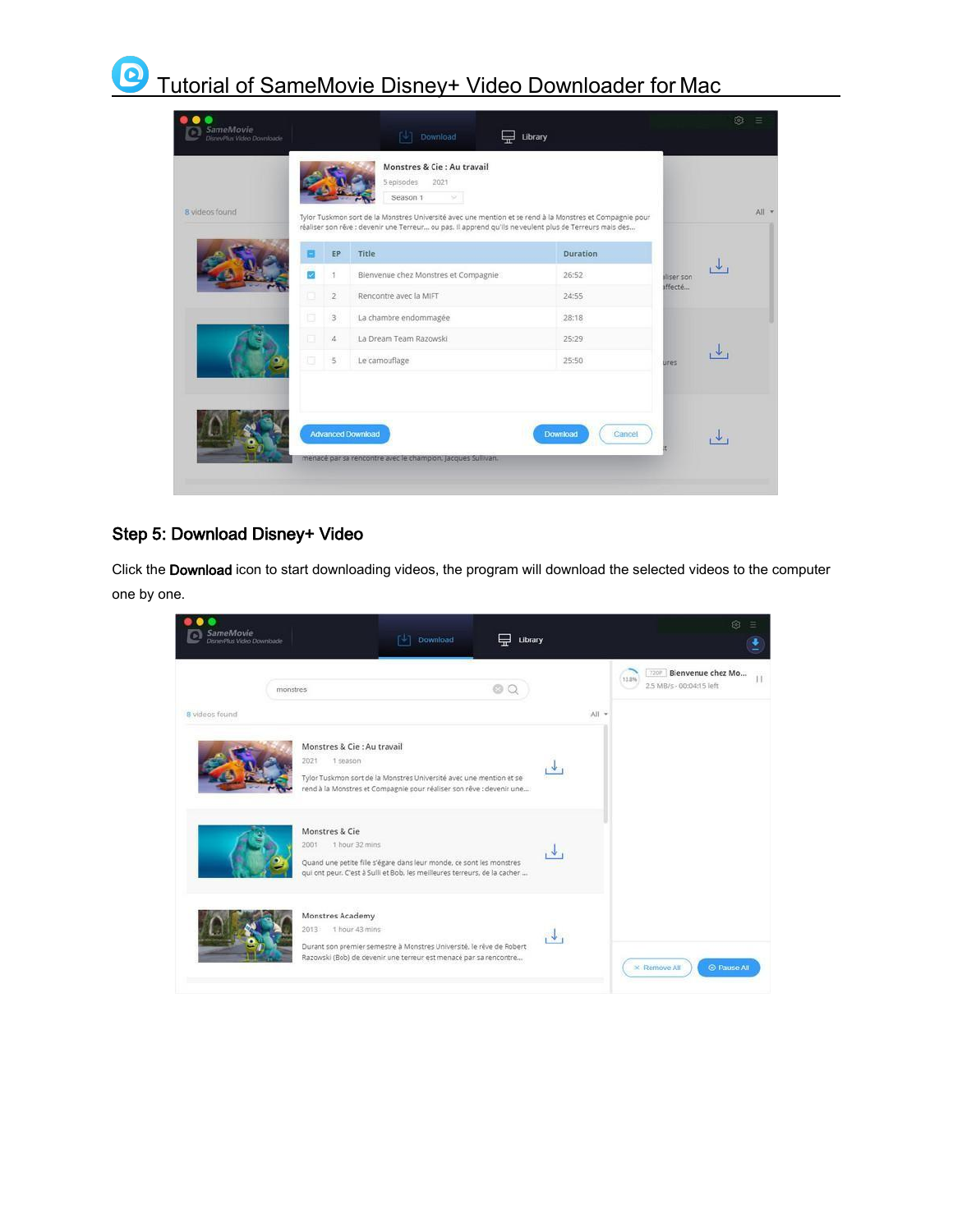# <span id="page-11-0"></span>Step 6: Check Download History

After downloading, you can check what you have downloaded by clicking the Library tab. Here you can find the record of all video files.

| SameMovie<br>DisneyPlus Vicko Downloade | 凹<br>Download           | Library<br>듶                  | $\mathbb{Q}$<br>$\equiv$    |
|-----------------------------------------|-------------------------|-------------------------------|-----------------------------|
| All Downloaded (1)                      |                         |                               | Q Search<br>$\triangledown$ |
| Today (1)<br>Recently 7 days (1)        | Bienvenue chez Monstres | Monstres & Cie : Au travail ( | 603.7 MB<br>26 mins 52      |
| Latest 30 days (1)                      |                         |                               |                             |
|                                         |                         |                               |                             |
|                                         |                         |                               |                             |
|                                         |                         |                               |                             |
|                                         |                         |                               |                             |
|                                         |                         |                               |                             |